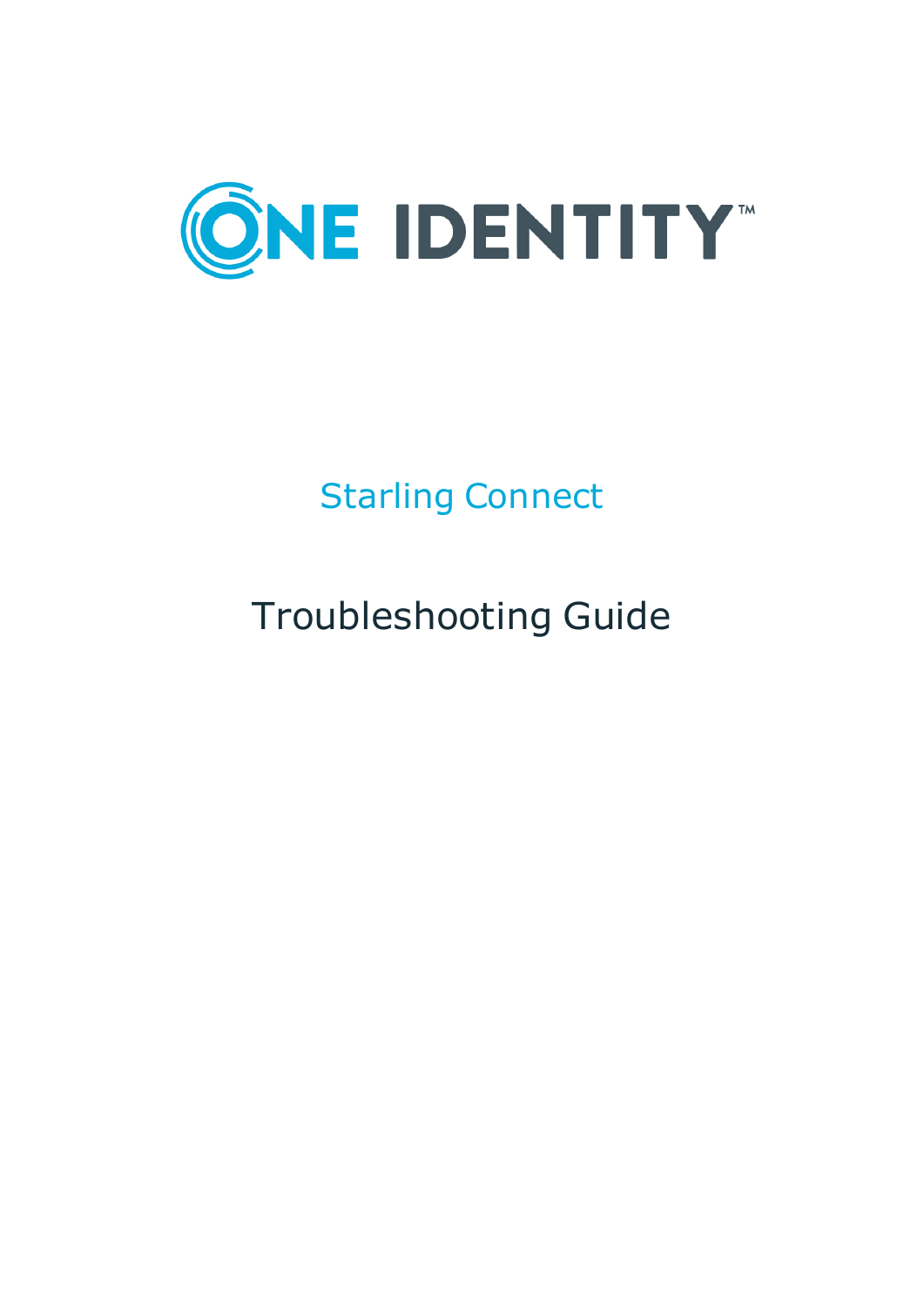#### **Copyright 2020 One Identity LLC.**

#### **ALL RIGHTS RESERVED.**

This guide contains proprietary information protected by copyright. The software described in this guide is furnished under a software license or nondisclosure agreement. This software may be used or copied only in accordance with the terms of the applicable agreement. No part of this guide may be reproduced or transmitted in any form or by any means, electronic or mechanical, including photocopying and recording for any purpose other than the purchaser's personal use without the written permission of One Identity LLC .

The information in this document is provided in connection with One Identity products. No license, express or implied, by estoppel or otherwise, to any intellectual property right is granted by this document or in connection with the sale of One Identity LLC products. EXCEPT AS SET FORTH IN THE TERMS AND CONDITIONS AS SPECIFIED IN THE LICENSE AGREEMENT FOR THIS PRODUCT, ONE IDENTITY ASSUMES NO LIABILITY WHATSOEVER AND DISCLAIMS ANY EXPRESS, IMPLIED OR STATUTORY WARRANTY RELATING TO ITS PRODUCTS INCLUDING, BUT NOT LIMITED TO, THE IMPLIED WARRANTY OF MERCHANTABILITY, FITNESS FOR A PARTICULAR PURPOSE, OR NON-INFRINGEMENT. IN NO EVENT SHALL ONE IDENTITY BE LIABLE FOR ANY DIRECT, INDIRECT, CONSEQUENTIAL, PUNITIVE, SPECIAL OR INCIDENTAL DAMAGES (INCLUDING, WITHOUT LIMITATION, DAMAGES FOR LOSS OF PROFITS, BUSINESS INTERRUPTION OR LOSS OF INFORMATION) ARISING OUT OF THE USE OR INABILITY TO USE THIS DOCUMENT, EVEN IF ONE IDENTITY HAS BEEN ADVISED OF THE POSSIBILITY OF SUCH DAMAGES. One Identity makes no representations or warranties with respect to the accuracy or completeness of the contents of this document and reserves the right to make changes to specifications and product descriptions at any time without notice. One Identity does not make any commitment to update the information contained in this document.

If you have any questions regarding your potential use of this material, contact:

One Identity LLC. Attn: LEGAL Dept 4 Polaris Way Aliso Viejo, CA 92656

Refer to our Web site ([http://www.OneIdentity.com](http://www.oneidentity.com/)) for regional and international office information.

#### **Patents**

One Identity is proud of our advanced technology. Patents and pending patents may apply to this product. For the most current information about applicable patents for this product, please visit our website at [http://www.OneIdentity.com/legal/patents.aspx](http://www.oneidentity.com/legal/patents.aspx).

#### **Trademarks**

One Identity and the One Identity logo are trademarks and registered trademarks of One Identity LLC. in the U.S.A. and other countries. For a complete list of One Identity trademarks, please visit our website at [www.OneIdentity.com/legal](http://www.oneidentity.com/legal). All other trademarks are the property of their respective owners.

#### **Legend**

**WARNING: A WARNING icon highlights a potential risk of bodily injury or property damage, for which industry-standard safety precautions are advised. This icon is often associated with electrical hazards related to hardware.**

**CAUTION: A CAUTION icon indicates potential damage to hardware or loss of data if** A **instructions are not followed.**

Starling Connect Troubleshooting Guide Updated - August 2020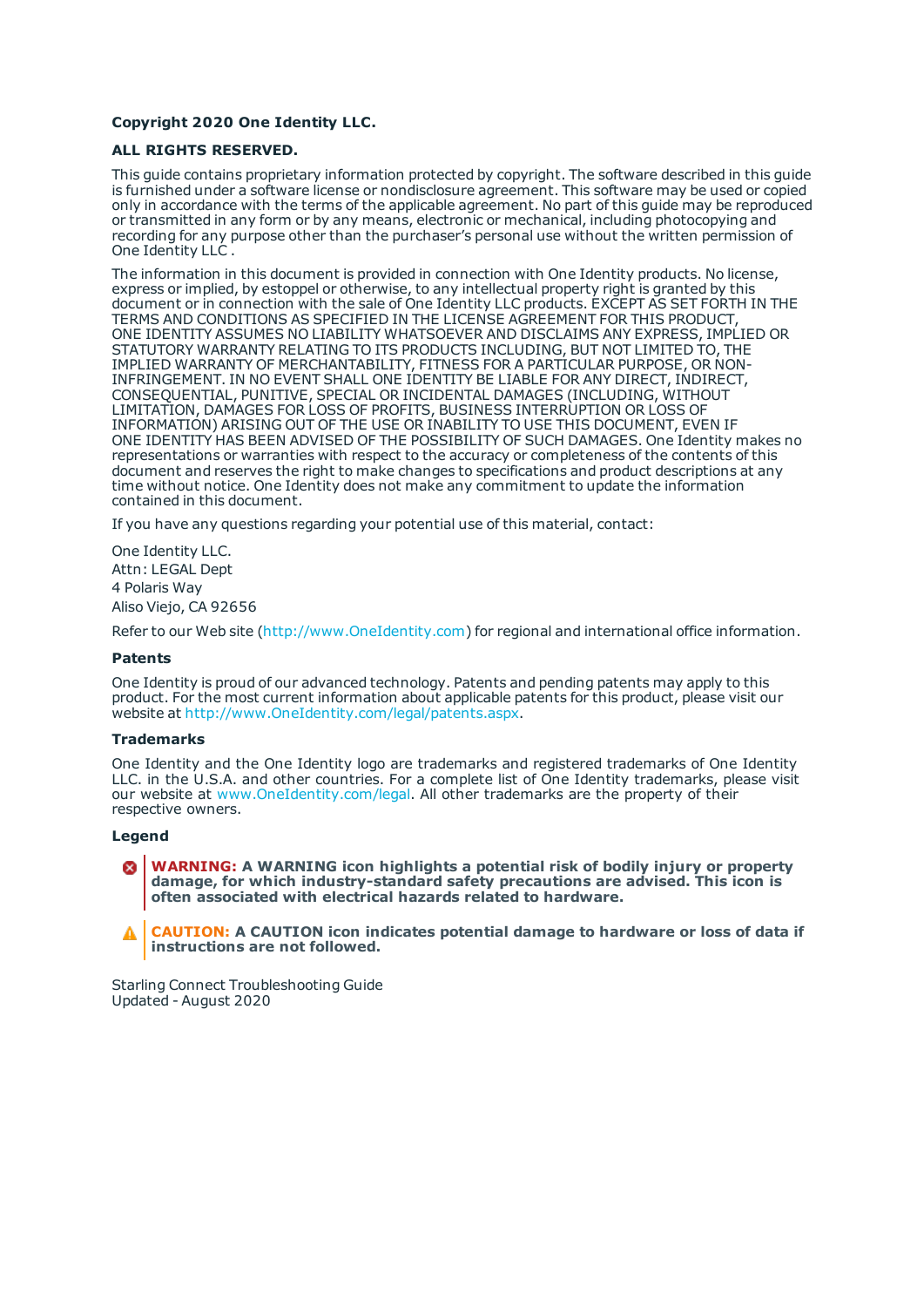## **Contents**

| RSA Archer cloud application returns code 500 for all errors except 401 Unauthor- |  |
|-----------------------------------------------------------------------------------|--|
|                                                                                   |  |
|                                                                                   |  |
|                                                                                   |  |
| Cloud account instance not awake or active (for example, ServiceNow) 14           |  |
|                                                                                   |  |
|                                                                                   |  |
|                                                                                   |  |
|                                                                                   |  |
|                                                                                   |  |
|                                                                                   |  |

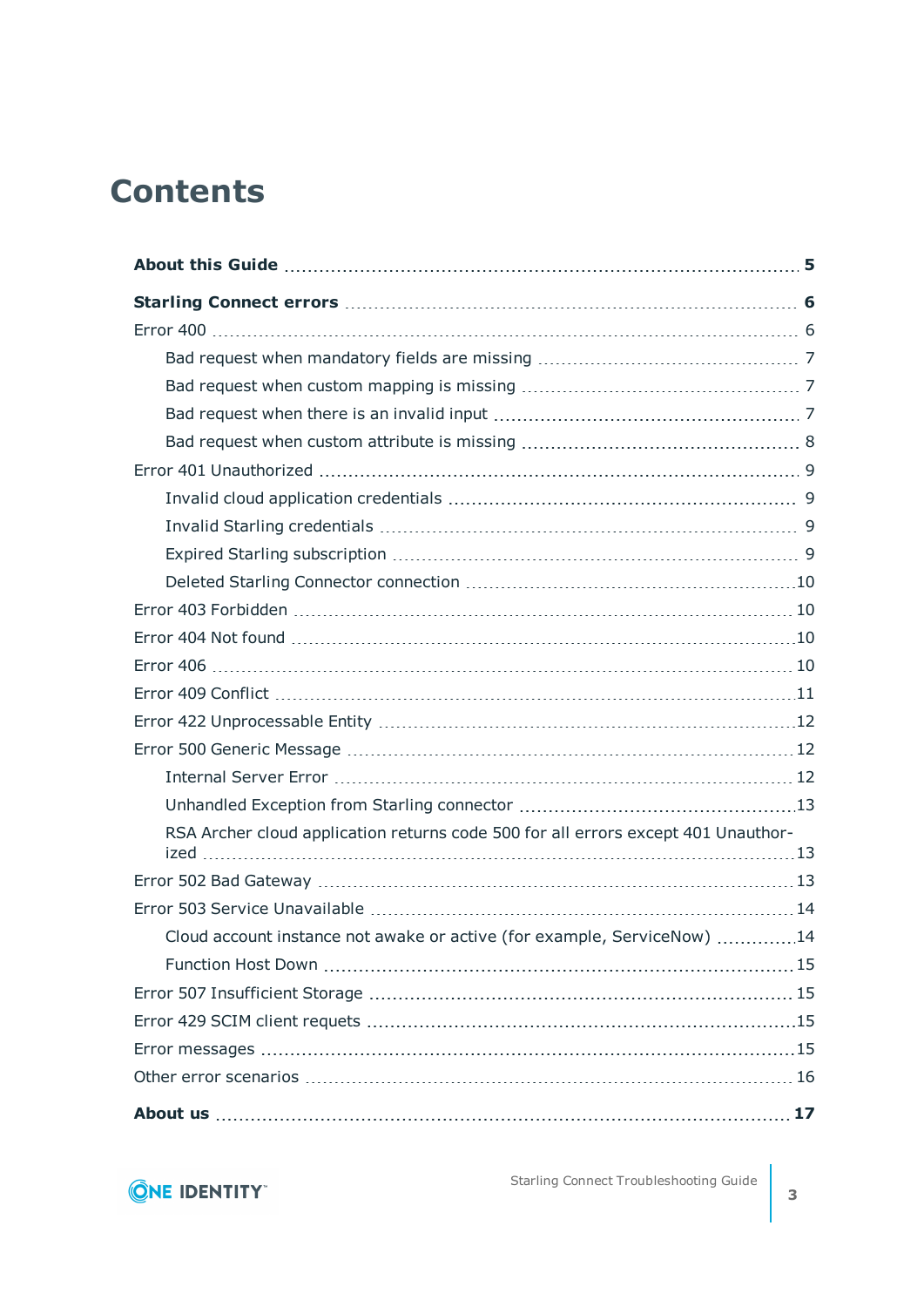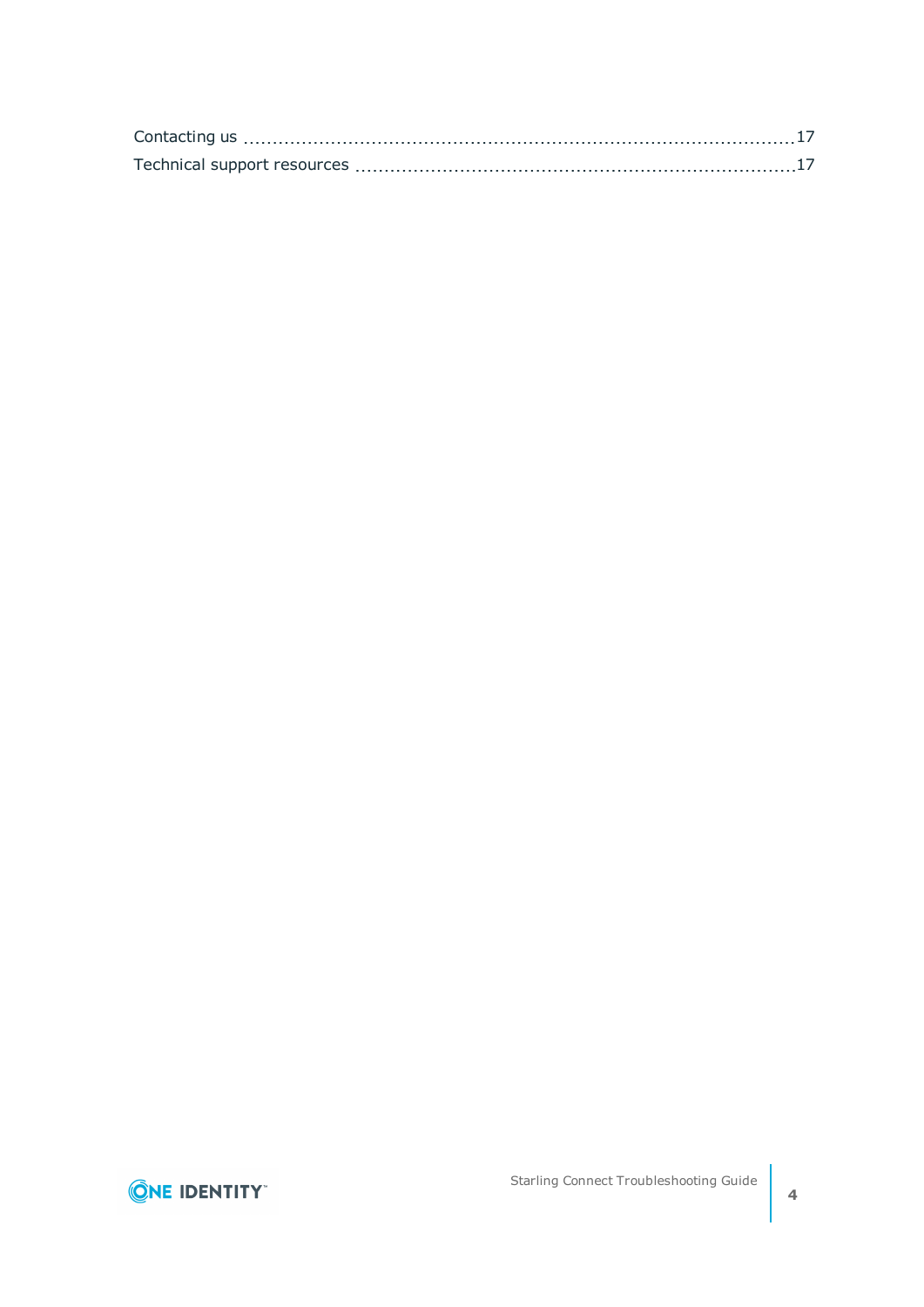## **About this Guide**

<span id="page-4-0"></span>This document describes common issues related to Starling Connect connectors that may occur while connecting to different cloud applications using Starling Connect. It also defines how to diagnose and troubleshoot different issues concerning Starling Connect. This document will be revised by the Support team as and when information update happens.

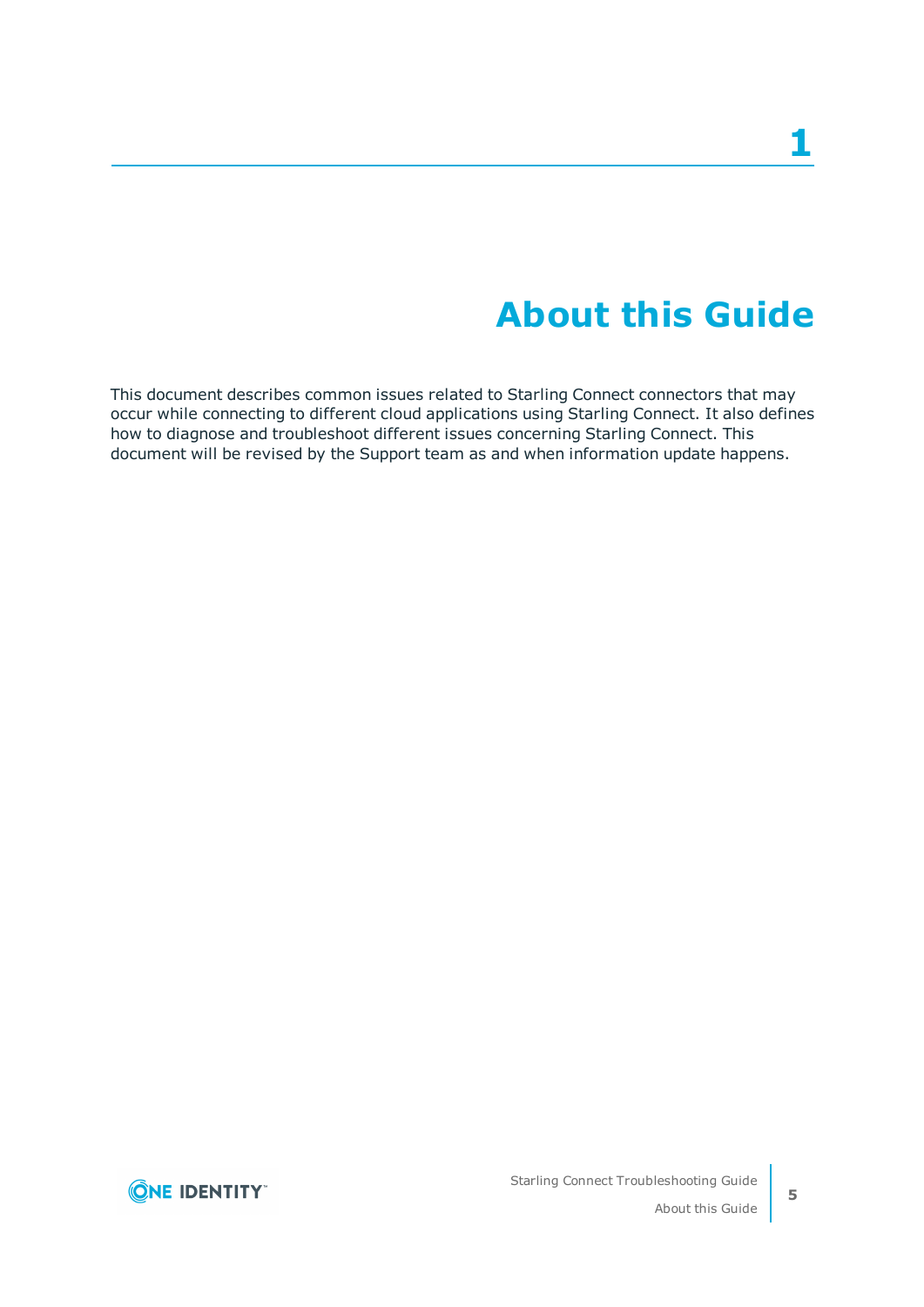## **Starling Connect errors**

<span id="page-5-0"></span>Different errors associated with Starling Connect are detailed in this section. This section also describes different procedures to be followed to verify the error and the scenario.

The errors related to Starling Connect are as follows:

- $\cdot$  [Error](#page-5-1) 400
- Error 401 [Unauthorized](#page-8-0)
- Error 403 [Forbidden](#page-9-1)
- Error 404 Not [found](#page-9-2)
- $\cdot$  [Error](#page-9-3) 406
- Error 409 [Conflict](#page-10-0)
- Error 422 [Unprocessable](#page-11-0) Entity
- Error 502 Bad [Gateway](#page-12-2)
- Error 503 Service [Unavailable](#page-13-0)
- Error 507 [Insufficient](#page-14-1) Storage
- <span id="page-5-1"></span>• Error 429 SCIM client [requets](#page-14-2)

### **Error 400**

Different error scenarios associated with **Error 400** are listed below:

- Bad request when mandatory fields are missing
- Bad request when custom mapping is missing
- Bad request when there is an invalid input
- Bad Request when an invalid attribute name is returned in the response

The procedures to verify the above mentioned scenarios are detailed below.

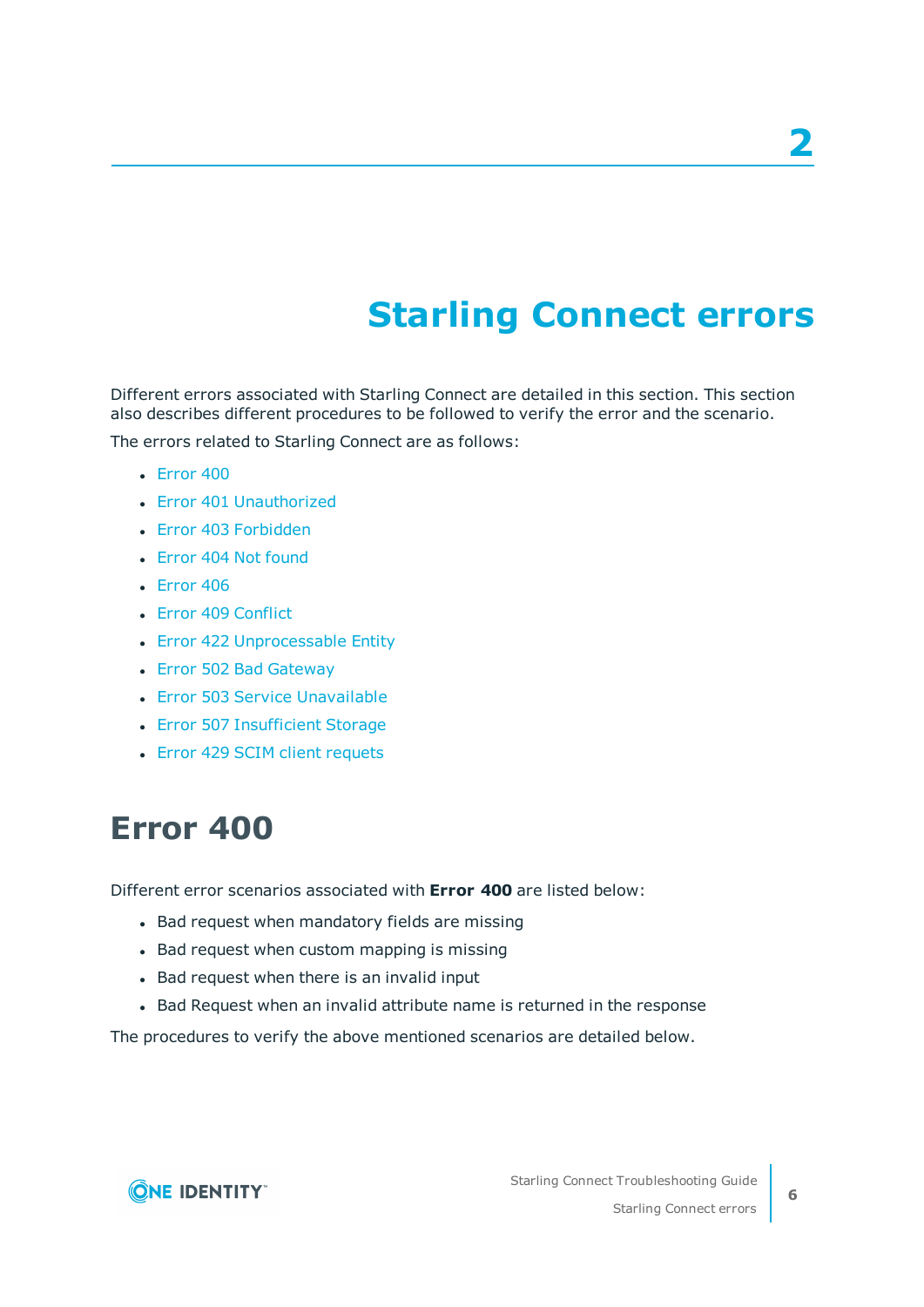### <span id="page-6-0"></span>**Bad request when mandatory fields are missing**

#### *To verify that Starling endpoints are working*

- 1. Copy the failed request body from One Identity Manager.
- 2. Paste the request body at a SCIM client (for example, Postman).
- 3. Perform a **POST/PUT** operation for the request on Starling Endpoints as required.
- 4. Observe the JSON response with the error description.
- 5. Correct the request body by adding or modifying the required fields and then, reinitiate.
- 6. Ensure that the core schema included in the request wrapper is accurate.
- 7. Apply the changes that were performed in steps 5 and 6, and send the request from One Identity Manager.
- <span id="page-6-1"></span>8. Check for the success of synchronization.

### **Bad request when custom mapping is missing**

#### *To verify that Starling endpoints are working*

- 1. Copy the failed request body from One Identity Manager.
- 2. Paste the request body at a SCIM client (for example, Postman).
- 3. Perform a **POST/PUT** operation for the request on Starling endpoints as required.
- 4. Observe the JSON response with error description.
- 5. Identify the mapping that is missing.
- 6. Based on requirement of the connector, add or update a custom mapping in One Identity Manager.
- 7. Reinitiate the request from One Identity Manager
- <span id="page-6-2"></span>8. Check for the success of synchronization.

### **Bad request when there is an invalid input**

#### *To verify that Starling endpoints are working*

- 1. Copy the failed request body from One Identity Manager.
- 2. Paste the request body at a SCIM client (for example, Postman).
- 3. Perform a **POST/PUT** operation for the request on Starling endpoints as required.
- 4. Observe the JSON response with error description.
- 5. Based on the error description, identify the root cause.
- 6. Correct the request body by adding or modifying the required fields.

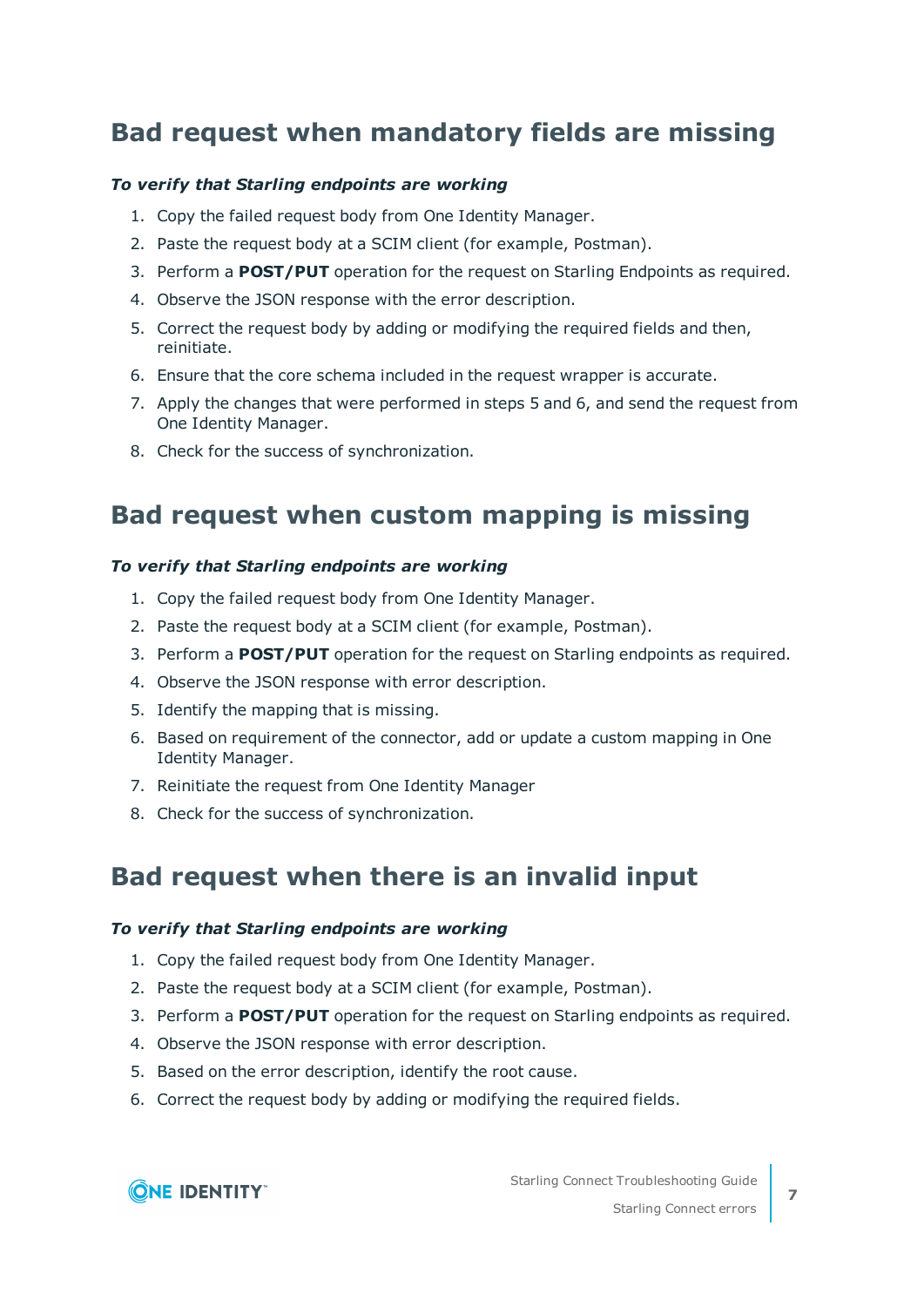### <span id="page-7-0"></span>**Bad request when custom attribute is missing**

#### *To verify that Starling endpoints are working*

- 1. Copy the failed request body from One Identity Manager.
- 2. Paste the request body at a SCIM client (for example, Postman).
- 3. Perform a **POST/PUT** operation for the request on Starling endpoints as required.
- 4. Observe the JSON response with error description.
- 5. Identify the attribute that is missing.
- 6. Based on the invalid attribute that is mentioned in the error, log in to Starling Connect and disable the attribute. Save the connector in Starling Connect.
- 7. Update the schema and re-initiate the request from One Identity Manager.
- 8. Check for the success of synchronization.

The following table consists of error messages that are returned, if different request wrapper properties are missing.

| <b>Request wrapper property</b>                                     | <b>Error message</b>                                             |
|---------------------------------------------------------------------|------------------------------------------------------------------|
| Method                                                              | Required property missing in Request<br>Wrapper                  |
| ClientRequest                                                       | Required property missing in Request<br>Wrapper                  |
| <b>Body</b>                                                         | Required property missing in Request Body                        |
| targetURi                                                           | Required property missing in Request<br>Wrapper                  |
| serviceCredentials                                                  | Required property missing in Request<br>Wrapper                  |
| AuthenticationType                                                  | enum -0 (default)                                                |
| ConfigProperties                                                    | Required property missing in Request<br>Wrapper                  |
| credential information (username,<br>password, clientID, and so on) | Credential information missing in Request<br>Wrapper             |
| ConfigProperties                                                    | Required property missing in Request<br>Wrapper (from connector) |

#### **Table 1: Error messages**



**8**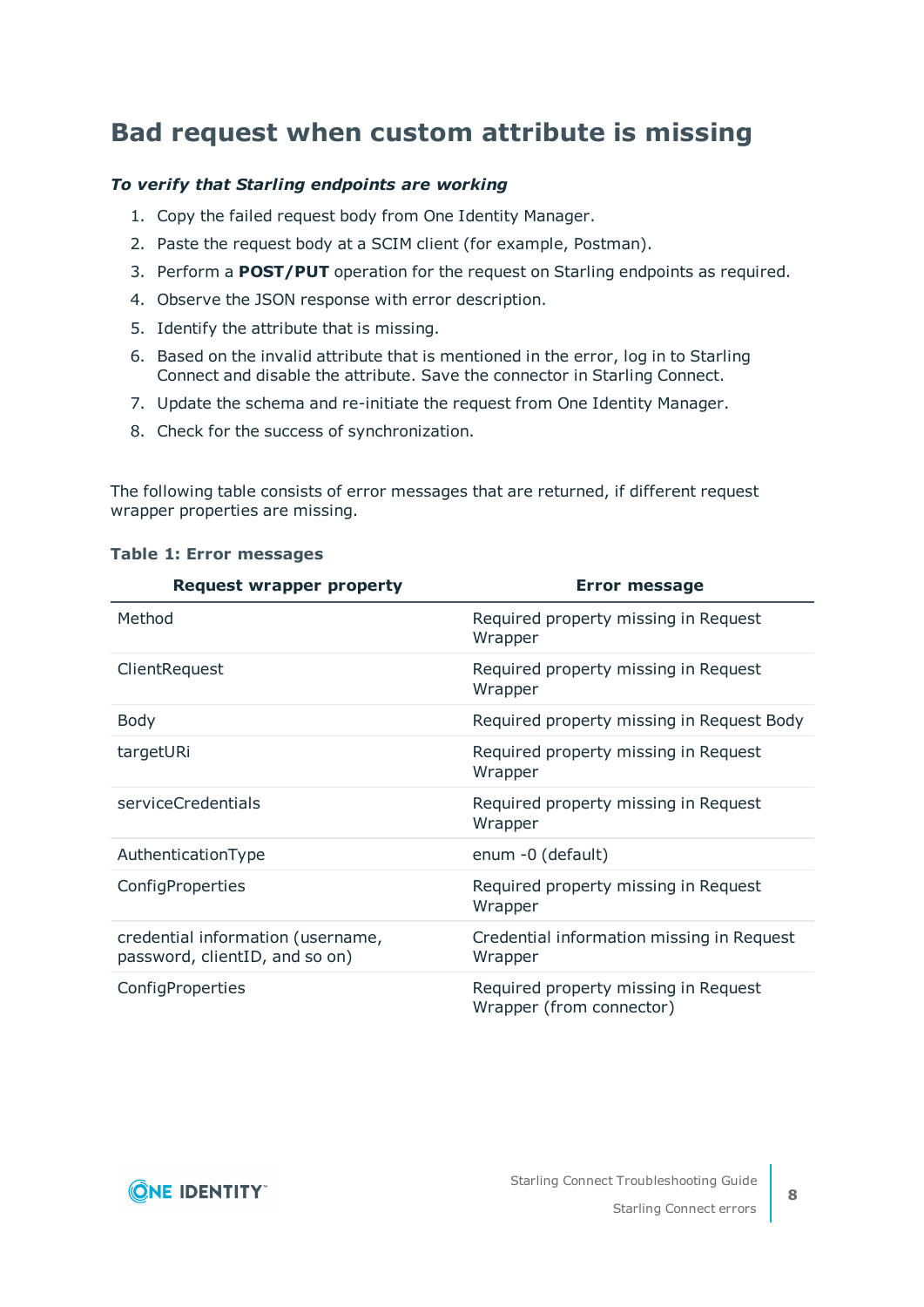## <span id="page-8-0"></span>**Error 401 Unauthorized**

Different error scenarios associated with **Error 401 Unauthorized** are listed below:

- Invalid cloud application credentials
- Invalid Starling credentials
- Expired Starling Subscription
- Deleted Starling Connector connection

<span id="page-8-1"></span>The procedures to rectify the error scenarios are detailed below.

### **Invalid cloud application credentials**

#### *To rectify the error*

- 1. Log in to the cloud application and validate your credentials.
- 2. Log in to the Starling account.
- 3. Navigate to **My Connectors**.
- 4. Select the required connector.
- 5. Edit and update the connection parameters with accurate details.
- <span id="page-8-2"></span>6. Click **Save**.

### **Invalid Starling credentials**

#### *To rectify the error*

- 1. Log in to the Starling account.
- 2. Navigate to **My Connectors**.
- 3. Select the required connector.
- <span id="page-8-3"></span>4. Use the Starling endpoints and credentials.

### **Expired Starling subscription**

#### *To rectify the error*

- 1. Log in to the Starling account.
- 2. Navigate to **My Connectors**.
- 3. If the account is expired, get it activated.
- 4. Use the Starling endpoints and credentials.

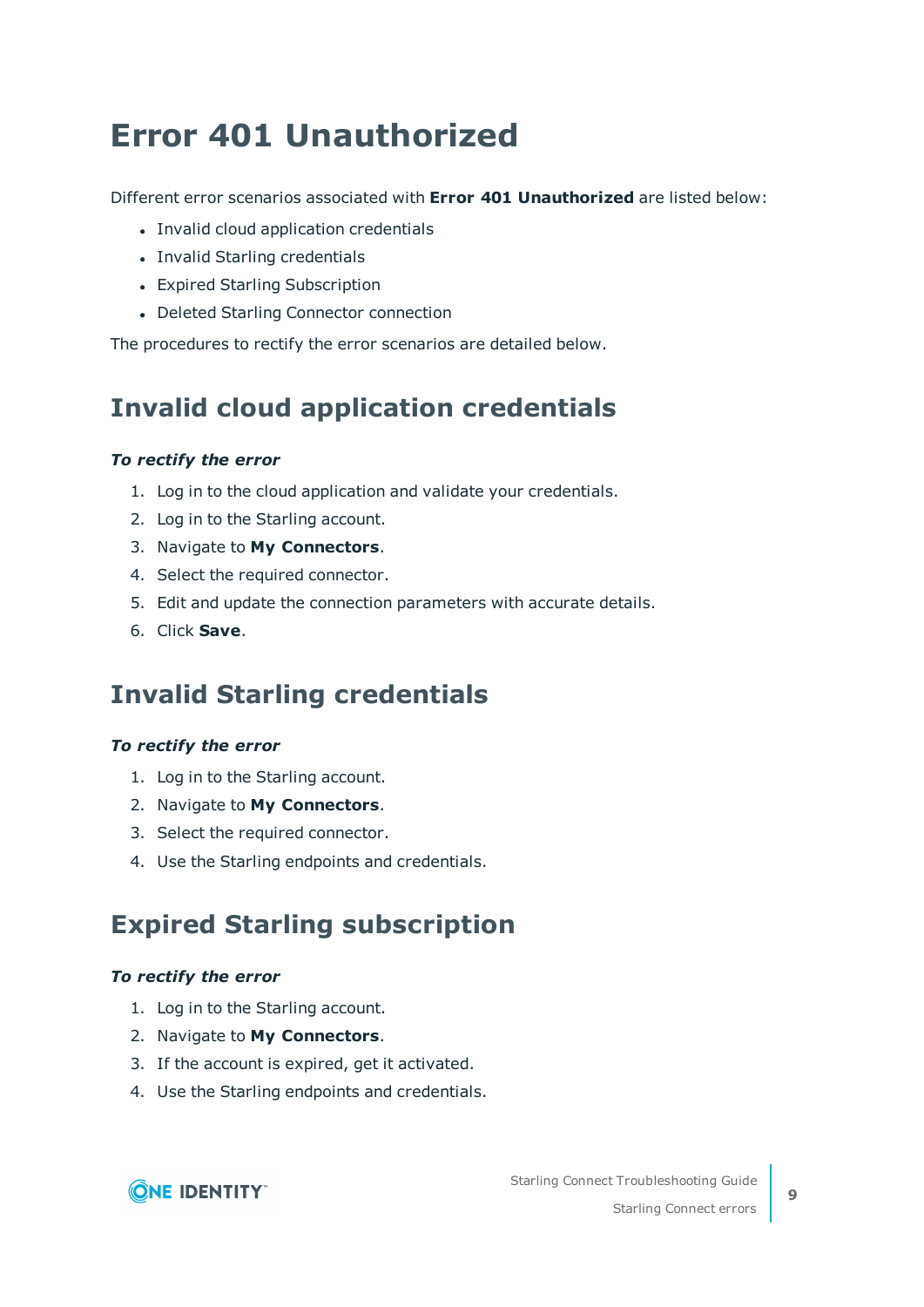### <span id="page-9-0"></span>**Deleted Starling Connector connection**

#### *To rectify the error*

- 1. Log in to the Starling account.
- 2. Navigate to **My Connectors**.
- <span id="page-9-1"></span>3. Ensure that the relevant connector is available.

## **Error 403 Forbidden**

**Error 403** occurs when the user does not have the required access privileges.

<span id="page-9-2"></span>To rectify the error, ensure that the user has required access privileges.

## **Error 404 Not found**

The error scenario associated with **Error 404 Not found** occurs when the Starling endpoints are not accessible.

#### *To ensure that Starling endpoints are working*

- 1. Open a SCIM Client (for example, Postman).
- 2. Perform a **GET** operation for endpoints mentioned below:
	- Schemas
	- ServiceProviderConfig
	- ResourceTypes
	- Users
	- Groups
- <span id="page-9-3"></span>3. Verify the JSON response, to check whether it is successful.

## **Error 406**

The following error scenarios are associated with **Error 406** :

- Function Host Down
- Connector West US is stopped and the East US is up and running for MRF Archer

The procedures to verify the error scenarios are detailed below:

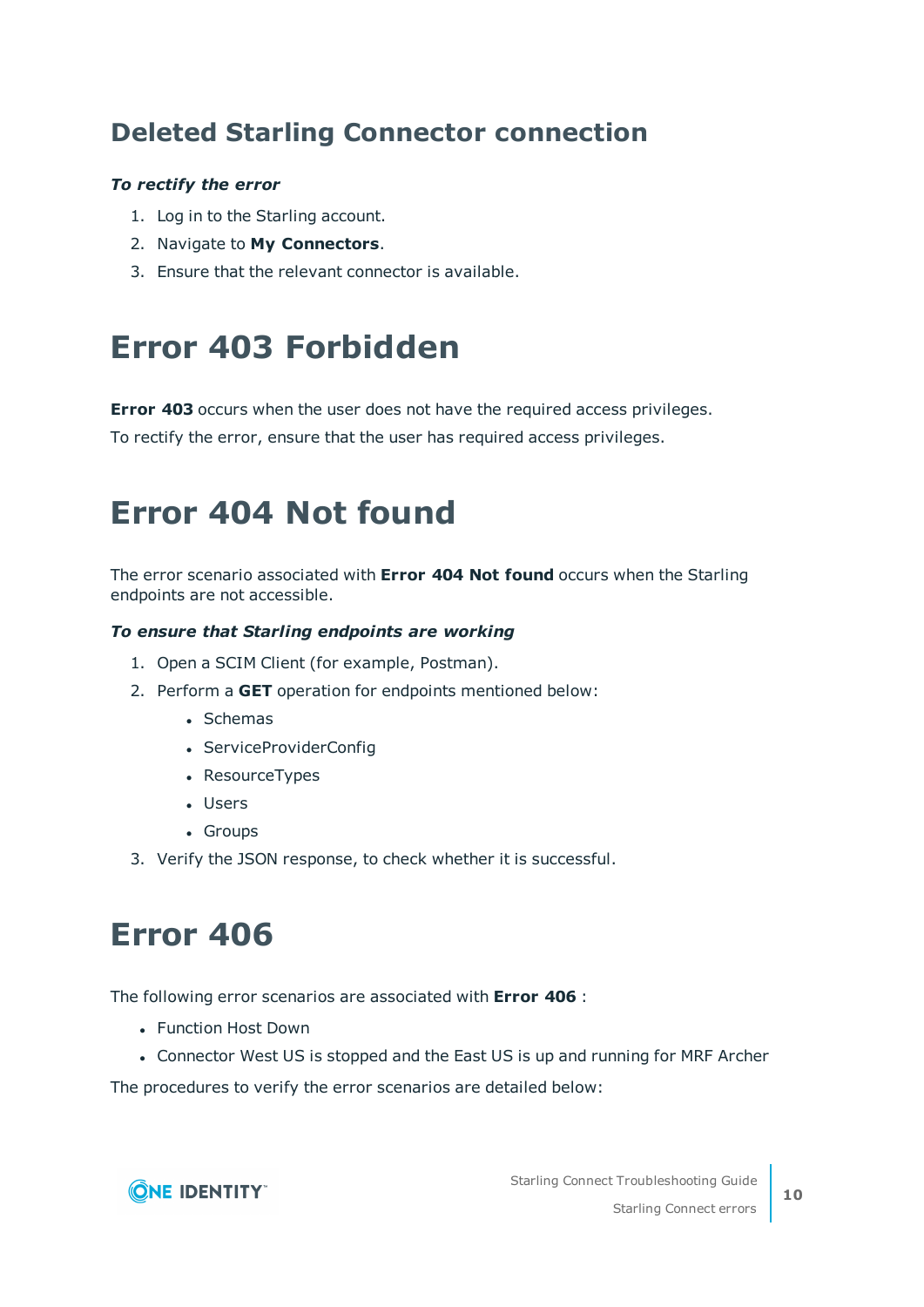#### **Function Host Down**

To verify the scenario, check and ensure that the Function host is up and running.

#### **Connector West US is stopped and the East US is up and running for MRF Archer**

Error 406 is displayed for a short time when the connector West US is stopped and the East US is up and running for MRF Archer.

To verify the scenario, do the following:

- 1. Pass a request when both the West and East US connector are up and running.
- 2. Verify that a successful response is displayed.
- 3. Stop the West US app service.
- 4. Pass a request and verify the response.

#### NOTE:

- **Actual Result**: A 406 error is displayed for few seconds. The proper response is displayed a little later.
- **Expected Result**: There should not be any error because if a sync is running, the sync would fail in 1IM.

## <span id="page-10-0"></span>**Error 409 Conflict**

**Error 409 Conflict** occurs when duplicate values are used in unique fields of the application**.**

#### *To rectify the error*

- 1. Copy the failed request body from One Identity Manager.
- 2. Paste the request body at a SCIM client (for example, Postman).
- 3. Perform a **POST/PUT** operation for the request on Starling Endpoints as required.
- 4. Observe the JSON response with the error description.
- 5. Based on the error description, identify the unique fields that cause the conflict.
- 6. Correct the request body by adding or modifying the unique fields.

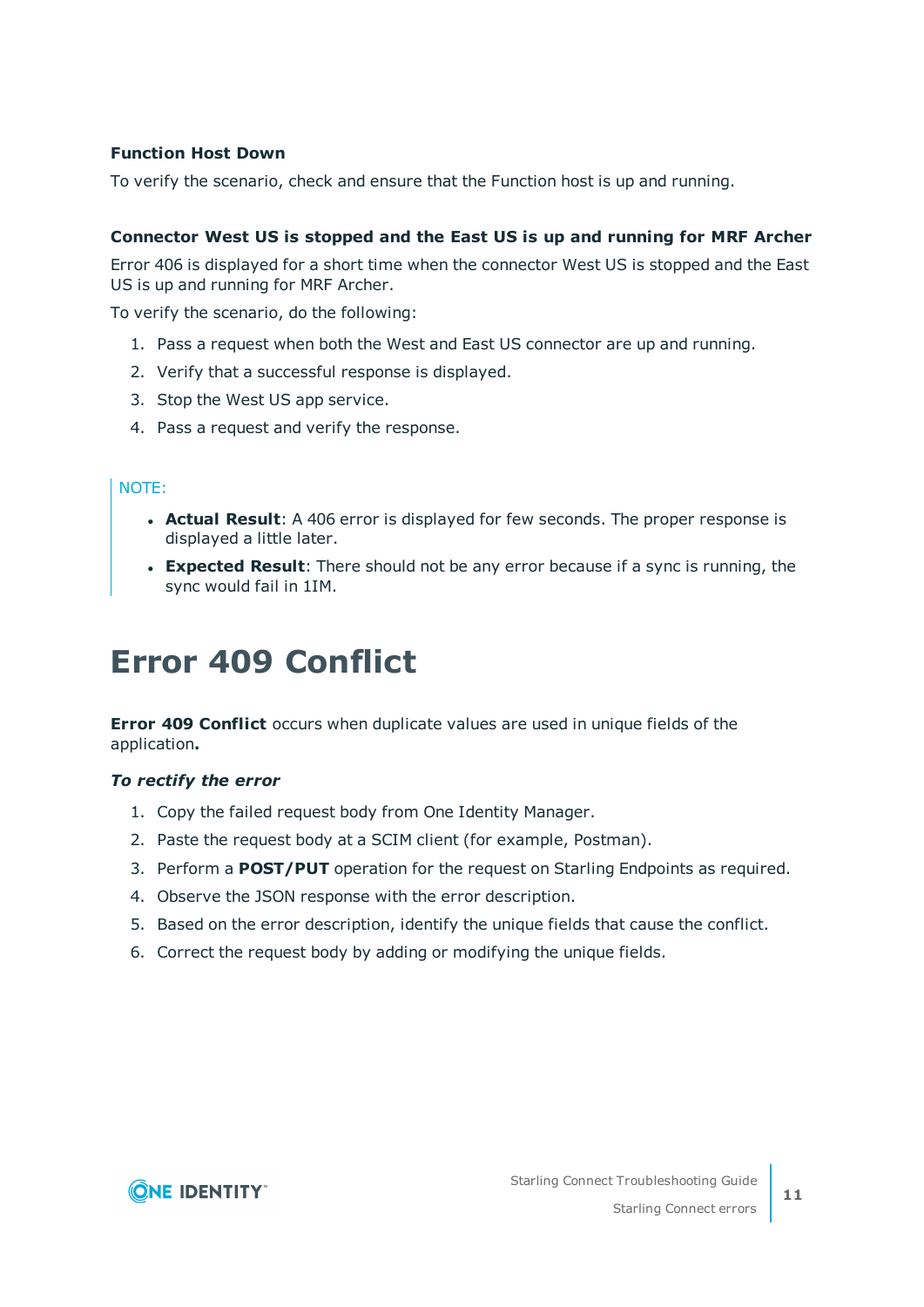## <span id="page-11-0"></span>**Error 422 Unprocessable Entity**

**Error 422 unprocessable Entity** occurs when the number of resources limit on account has been exceeded.

#### *To rectify the error*

- 1. Ensure that the account has the ability to host additional user resources and group resources.
- 2. Repeat the steps of provision by providing values for all the mandatory fields.
- <span id="page-11-1"></span>3. Check and confirm that the resource has been provisioned.

### **Error 500 Generic Message**

Different error scenarios associated with **Error 500 Generic Message** are listed below:

- Internal Server Error
- Unhandled Exception from Starling Connector
- RSA Archer cloud application returns code 500 for all errors except 401 Unauthorized

<span id="page-11-2"></span>The procedures to verify the error scenarios are detailed below.

### **Internal Server Error**

#### *To ensure that Starling endpoints are working*

- 1. Open a SCIM Client (for example, Postman).
- 2. Perform a **GET** operation for endpoints mentioned below:
	- Schemas
	- ServiceProviderConfig
	- ResourceTypes
	- Users
	- Groups
- 3. Verify the JSON response, to check whether it is successful.

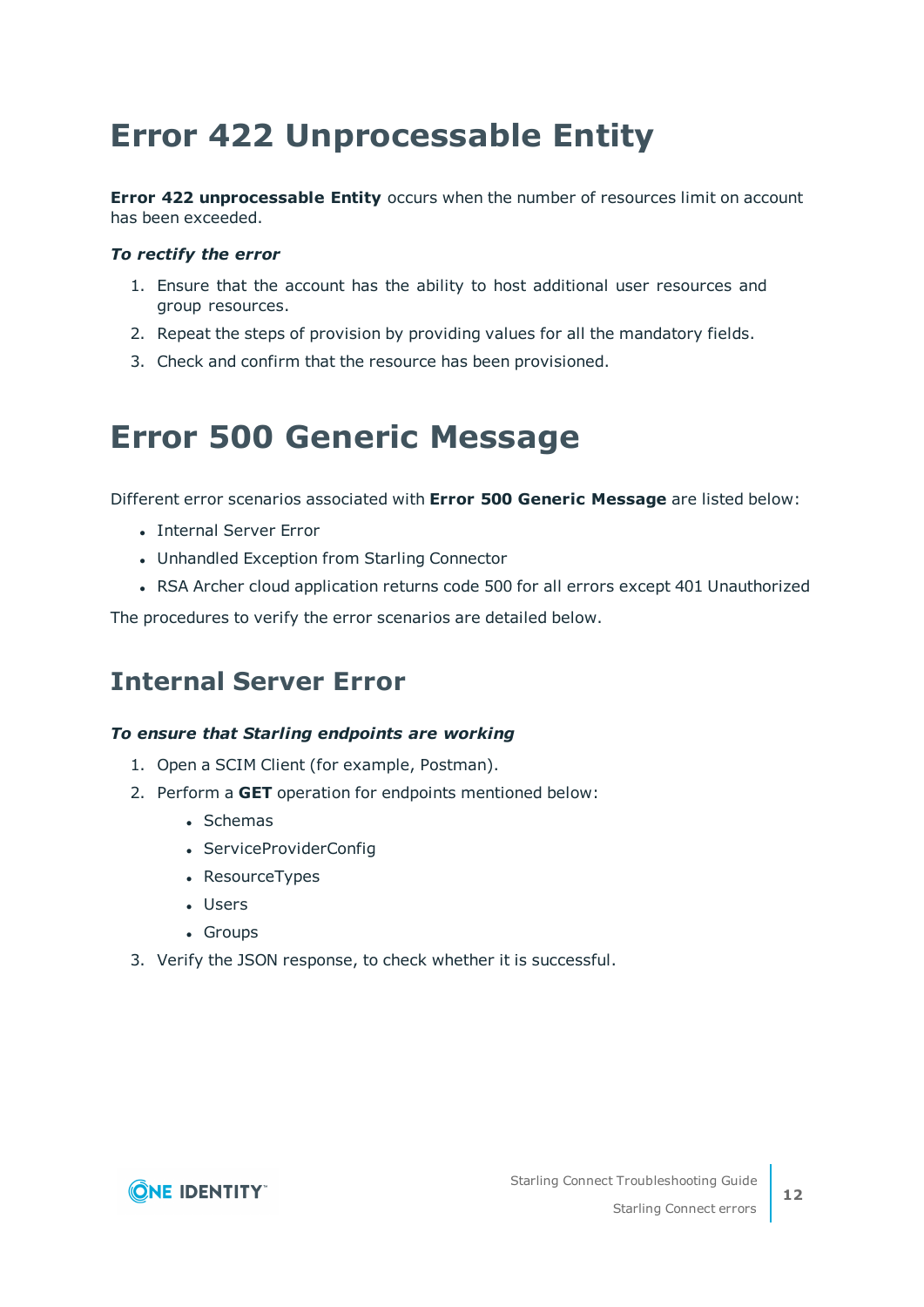### <span id="page-12-0"></span>**Unhandled Exception from Starling connector**

#### *To ensure that Starling Endpoints are working*

- 1. Open a SCIM Client (for example, Postman).
- 2. Perform a **GET** operation for endpoints mentioned below:
	- Schemas
	- ServiceProviderConfig
	- ResourceTypes
	- Users
	- Groups
- <span id="page-12-1"></span>3. Verify the JSON response, to check whether it is successful.

### **RSA Archer cloud application returns code 500 for all errors except 401 Unauthorized**

#### *To ensure that Starling endpoints are working*

- 1. Open a SCIM Client (for example, Postman).
- 2. Perform a **GET** operation for endpoints mentioned below:
	- Schemas
	- ServiceProviderConfig
	- ResourceTypes
	- Users
	- Groups
- <span id="page-12-2"></span>3. Verify the JSON response, to check whether it is successful.

## **Error 502 Bad Gateway**

The error scenario associated with **Error 502 Bad Gateway** occurs when the requests count is more than 730, and load balances are not available.

#### *To ensure that Starling endpoints are working*

- 1. Open a SCIM Client (for example, Postman).
- 2. Perform a **GET** operation for endpoints mentioned below:

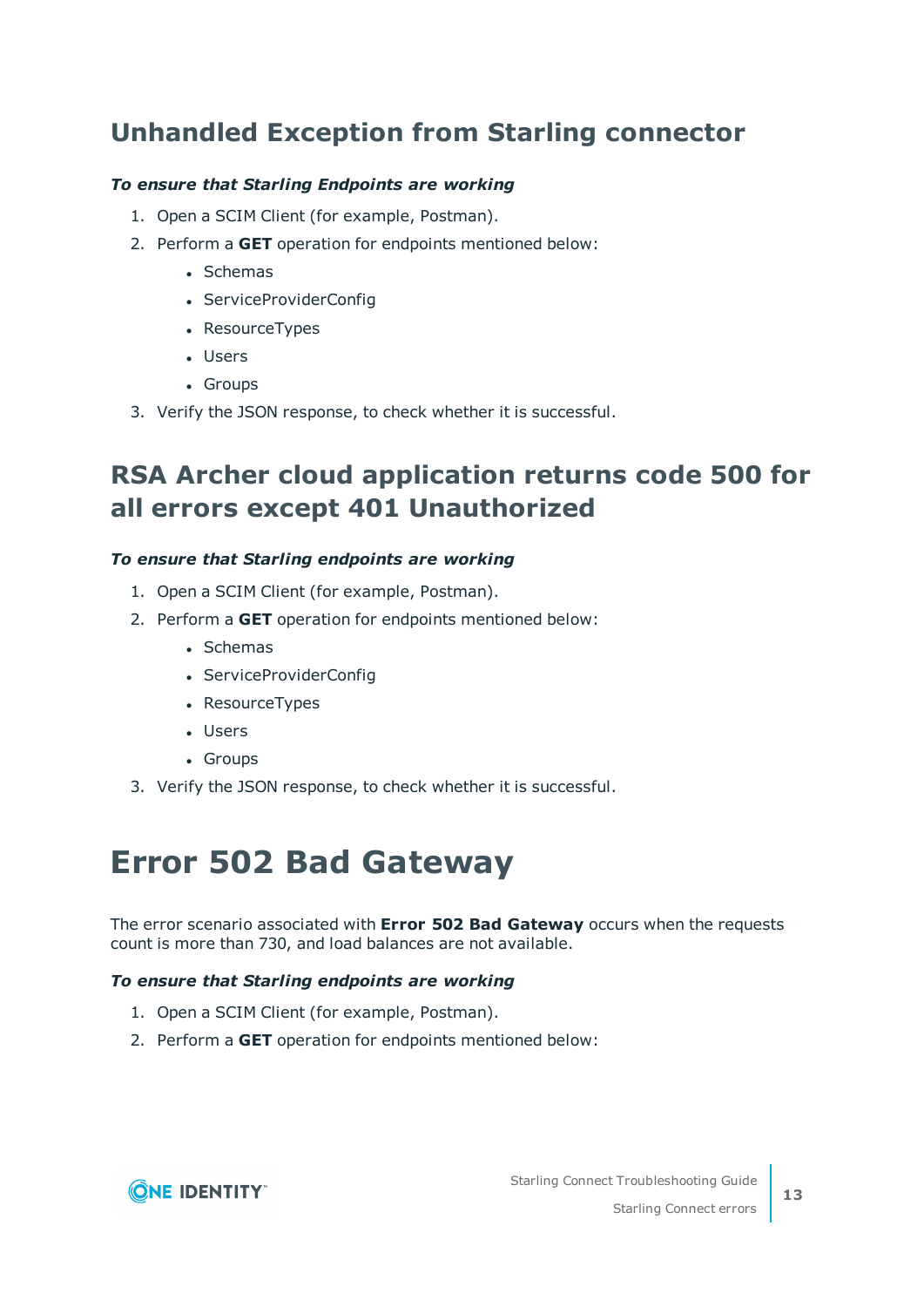- Schemas
- ServiceProviderConfig
- ResourceTypes
- Users
- Groups
- <span id="page-13-0"></span>3. Verify the JSON response, to check whether it is successful.

### **Error 503 Service Unavailable**

The error scenarios associated with **Error 503 Service Unavailable** are mentioned below:

- Cloud account instance not awake or active (for example, ServiceNow)
- FunctionHost Down

<span id="page-13-1"></span>The procedures to rectify the mentioned error scenarios are detailed below.

### **Cloud account instance not awake or active (for example, ServiceNow)**

#### *To rectify the error*

- 1. Log in to the cloud application instance.
- 2. Navigate through the steps to reactivate or enable.
- 3. Verify using the SCIM client (for example, Postman).
- 4. Perform a **GET** operation for the endpoints mentioned below:
	- Schemas
	- ServiceProviderConfig
	- ResourceTypes
	- Users
	- Groups
- 5. Validate the cloud application instance credentials.
- 6. Edit and update the connection parameters for the connector at Starling subscription.

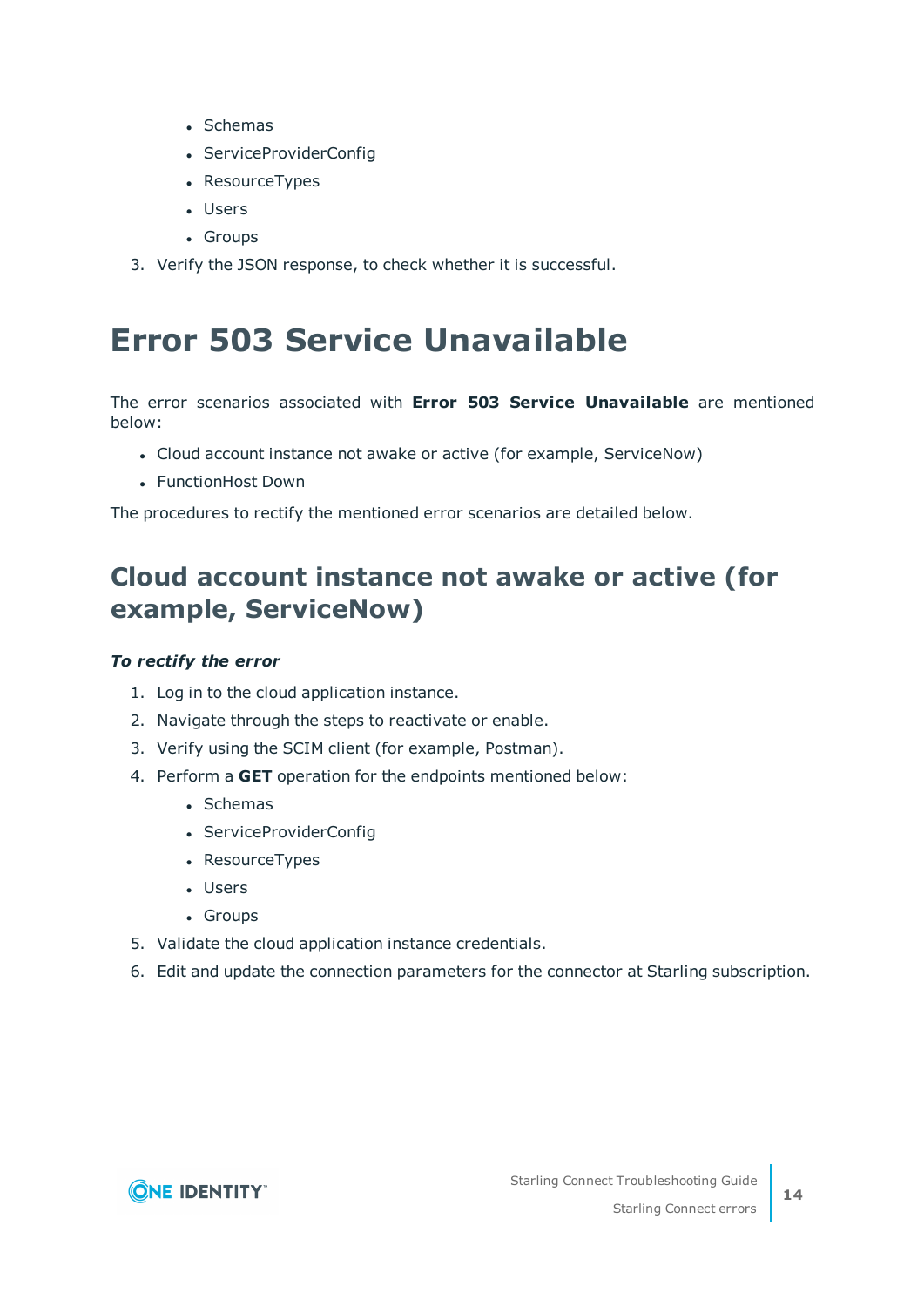### <span id="page-14-0"></span>**Function Host Down**

#### *To rectify the error*

- 1. Log in to the Azure portal with the available credentials.
- 2. Navigate to the specific Function host and ensure that it is working.
- <span id="page-14-1"></span>3. Start the Function host, if it has been stopped.

## **Error 507 Insufficient Storage**

#### **Error 507 Insufficient Storage**

#### *To rectify the error*

- 1. Ensure that the account has the ability to host additional user resources and group resources.
- 2. Repeat the steps of provision by providing values for all the mandatory fields.
- <span id="page-14-2"></span>3. Check and confirm that the resource has been provisioned.

## **Error 429 SCIM client requets**

**Error 429** occurs when the requests from a SCIM client exceed the SCIM API rate limit of the target application.

To rectify the error, ensure that the requests from the SCIM client do not exceed the SCIM API rate limit of the target application.

### <span id="page-14-3"></span>**Error messages**

The following table consists of error messages that are returned, if different request wrapper properties are missing.

#### **Table 2: Error messages**

| <b>Request wrapper property</b> | Error<br>Code | <b>Error message</b>                            |
|---------------------------------|---------------|-------------------------------------------------|
| Method                          | 400           | Required property missing in Request<br>Wrapper |

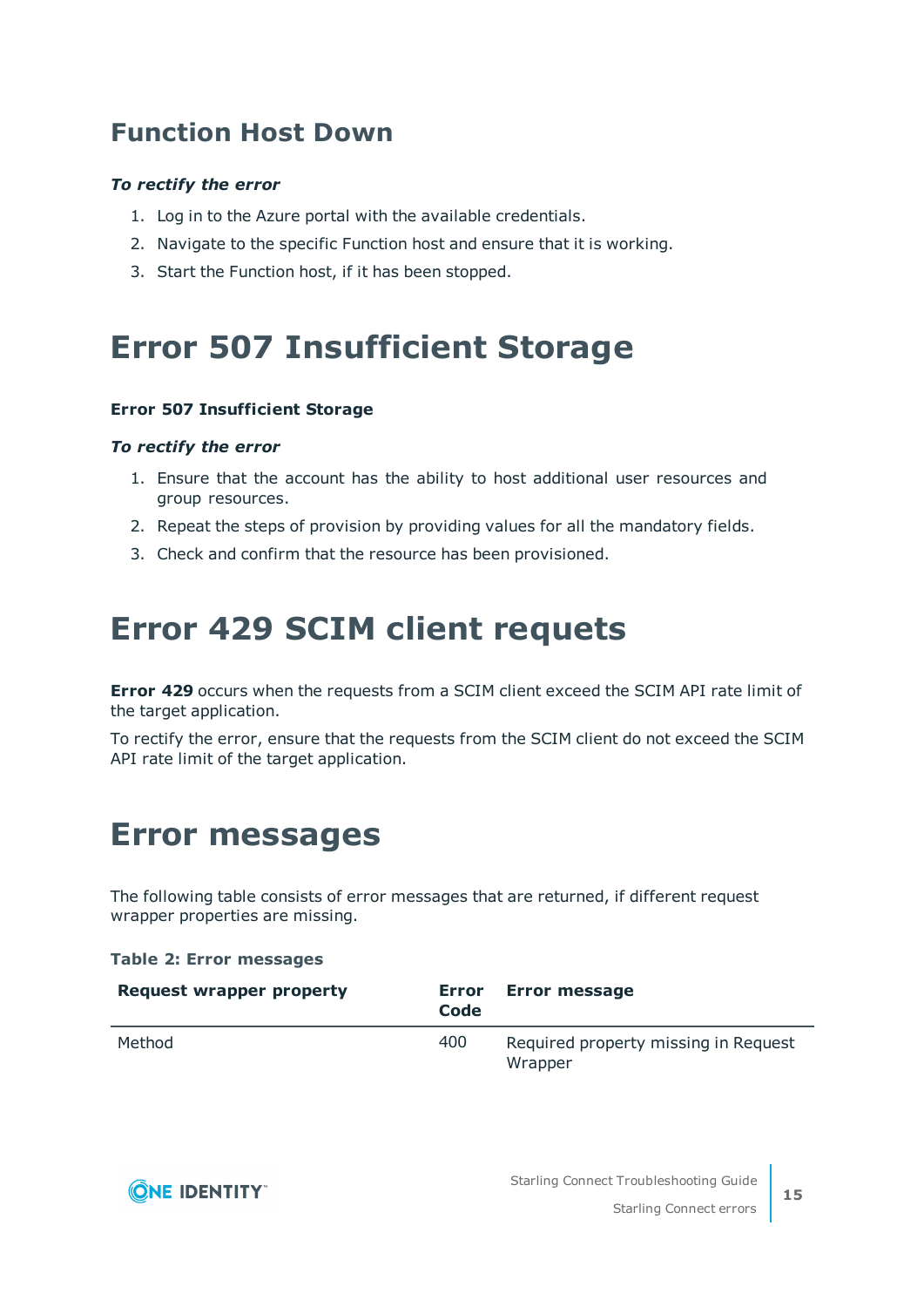| <b>Request wrapper property</b>                                     | <b>Error</b><br>Code | <b>Error message</b>                                             |
|---------------------------------------------------------------------|----------------------|------------------------------------------------------------------|
| ClientRequest                                                       | 400                  | Required property missing in Request<br>Wrapper                  |
| Body                                                                | 400                  | Required property missing in Request<br><b>Body</b>              |
| targetURi                                                           | 400                  | Required property missing in Request<br>Wrapper                  |
| serviceCredentials                                                  | 400                  | Required property missing in Request<br>Wrapper                  |
| AuthenticationType                                                  | 412                  | Unsupported authentication type                                  |
| ConfigProperties                                                    | 400                  | Required property missing in Request<br>Wrapper                  |
| credential information (username,<br>password, clientID, and so on) | 400                  | Credential information missing in<br>Request Wrapper             |
| ConfigProperties                                                    | 400                  | Required property missing in Request<br>Wrapper (from connector) |

## <span id="page-15-0"></span>**Other error scenarios**

#### **Table 3: Other error scenarios**

| Error scenario                                                                                                                                                                                                                                                   | Work<br>item |
|------------------------------------------------------------------------------------------------------------------------------------------------------------------------------------------------------------------------------------------------------------------|--------------|
| In the Starling Connect connector for WebEx connector, an inappropriate error<br>message is displayed after clicking Give Consent on the General Config-<br>uration window. To resolve the issue, provide the redirect URL in the integ-<br>ration app of WebEx. | 246951       |
| One Identity Manager 7.1.4 does not return any users for expired Starling<br>Supervisor accounts after the successful completion of synchronization on any<br>connector.                                                                                         | 170884       |